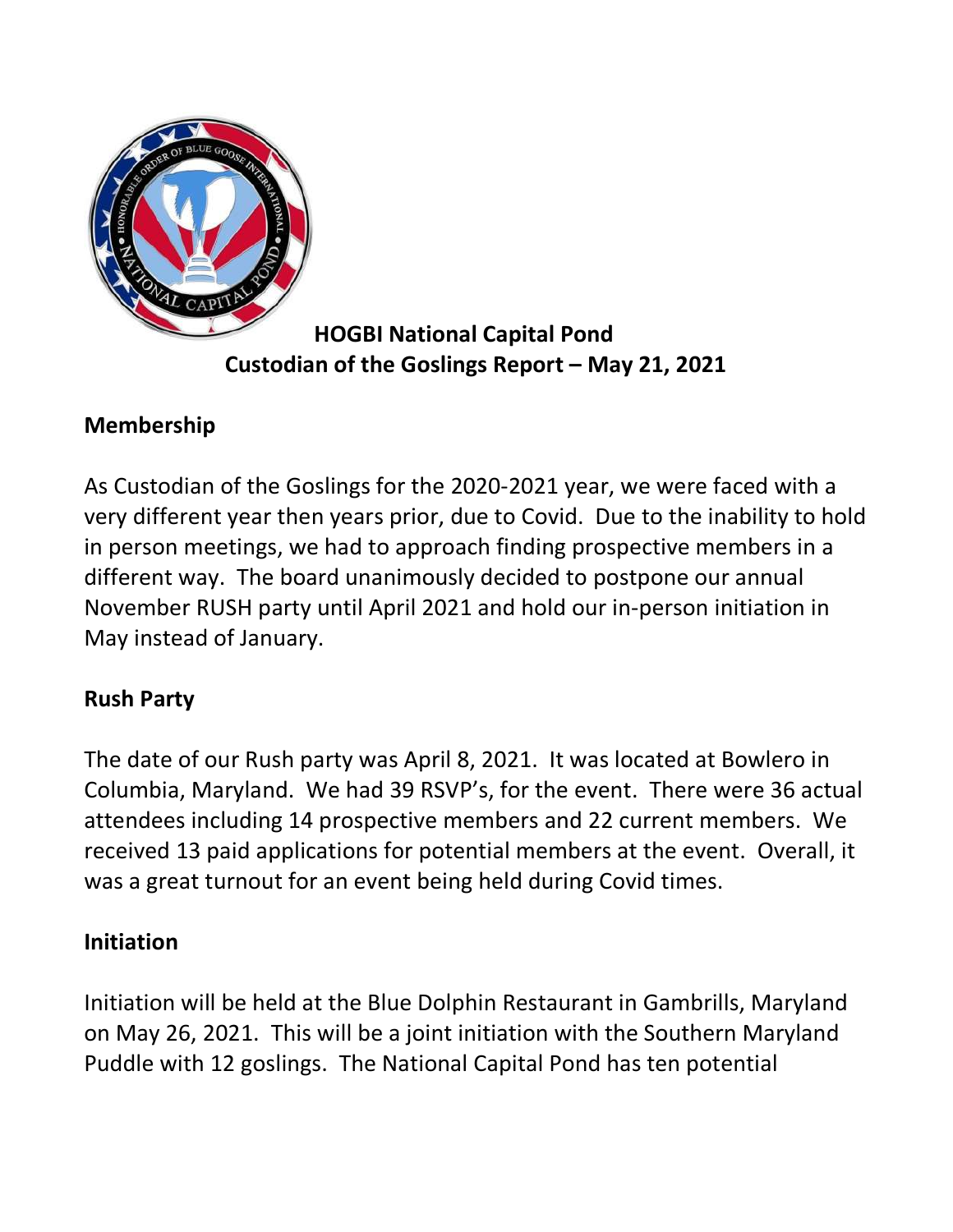goslings, and the Southern Maryland Puddle has two prospective goslings for initiation at the ceremony.

The candidates for initiation from the National Capital Pond will be:

| 1.  | Jay Blake            | <b>Crawford and Company</b>     |
|-----|----------------------|---------------------------------|
| 2.  | <b>Keith Bullock</b> | ServPro of DC                   |
| 3.  | <b>Mike Coiffi</b>   | ERS/ART/TEX of MD, DC, NOVA     |
| 4.  | Jeremy Durner        | <b>Cornerstone Restoration</b>  |
| 5.  | Jessica Elliott      | <b>CLC Services, Inc.</b>       |
| 6.  | <b>Anthony Gomes</b> | ServPro of DC                   |
| 7.  | Nicoletta Macris     | <b>NARD by Harford Cleaners</b> |
| 8.  | Angie Redd           | <b>CLC Services, Inc.</b>       |
| 9.  | <b>Rob Turner</b>    | <b>Capezio Contractors</b>      |
| 10. | <b>Brady Wilson</b>  | Restronic                       |

The candidates for initiation from the Southern Maryland Puddle will be:

|  | Jimmy Breeden | <b>Infinity Restoration</b> |
|--|---------------|-----------------------------|
|--|---------------|-----------------------------|

2. Janine Laird Home Services

## Additional Applications

Seven additional goslings have paid their dues/application fee at this time and have submitted applications. Due to the date of the Initiation Ceremony, they are unable to make it. They will be initiated at the next ceremony when that date is determined. Those individuals are listed below:

| 1. Phil Dumenil  | <b>ERS/ART/TEX of Baltimore</b> |
|------------------|---------------------------------|
| 2. Ronald Klatt  | ERS/ART/TEX of MD, DC, NOVA     |
| 3. Sundee Mozart | <b>CRDN of Baltimore</b>        |